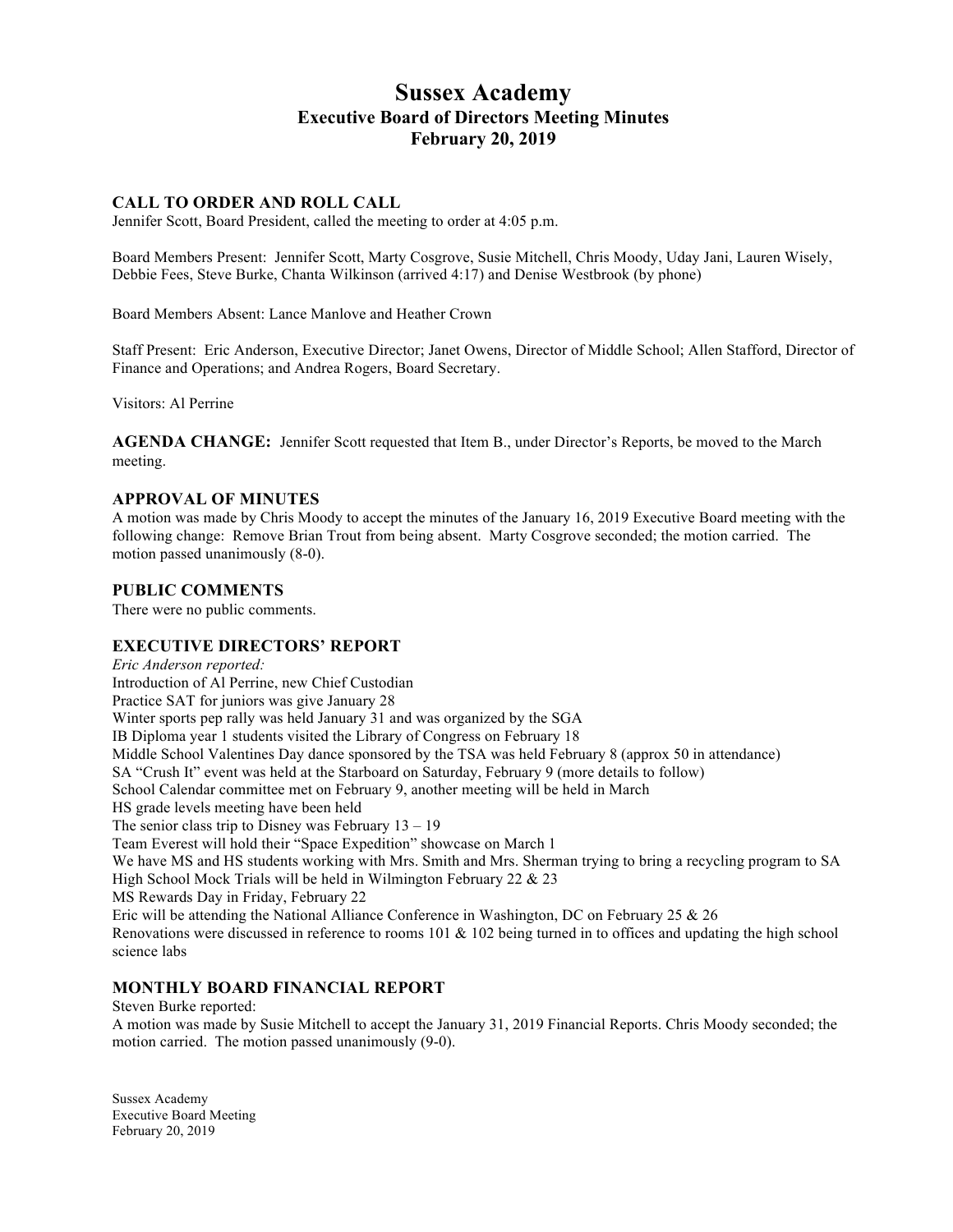# **SUSSEX ACADEMY FOUNDATION UPDATE**

No report was presented.

# **COMMITTEE REPORTS**

# **Executive/Nominating/Succession**

No report was presented.

## **Finance**

Written report was presented. Marty Cosgrove made a motion to accept the non-profit 990 tax return as written. ChantaWilkinson seconded; the motion carried. The motion passed unanimously (9-0).

#### **Recognition**

No report was presented.

**Outreach** Written report was presented.

#### **Building and Grounds**

No report was presented.

**Athletics** Written report was presented.

#### **Legislative**

Written report was presented.

#### **Governance (Policy & Legislative)**

Written report was presented.

#### **Employee Compensation**

No report was presented.

# **Ad Hoc Strategic Planning Committee**

Next meeting is February 25

# **Ad Hoc School Culture Committee**

Chris Moody reported: Test taco bar will be February 21

#### **Ad Hoc Board Policy Committee**

Jen Scott reported last scheduled meeting was cancelled. Meeting will be rescheduled.

# **OLD BUSINESS**

*Solar Update*

The school will move forward with Solar Constellation. The panels will be located on field 13 to the back left of the building.

# **NEW BUSINESS**

#### *Wellness Committee*

Allen Stafford reported there were a couple minor changes to the Wellness Policy. The board was sent a drafted policy.

Sussex Academy Executive Board Meeting February 20, 2019